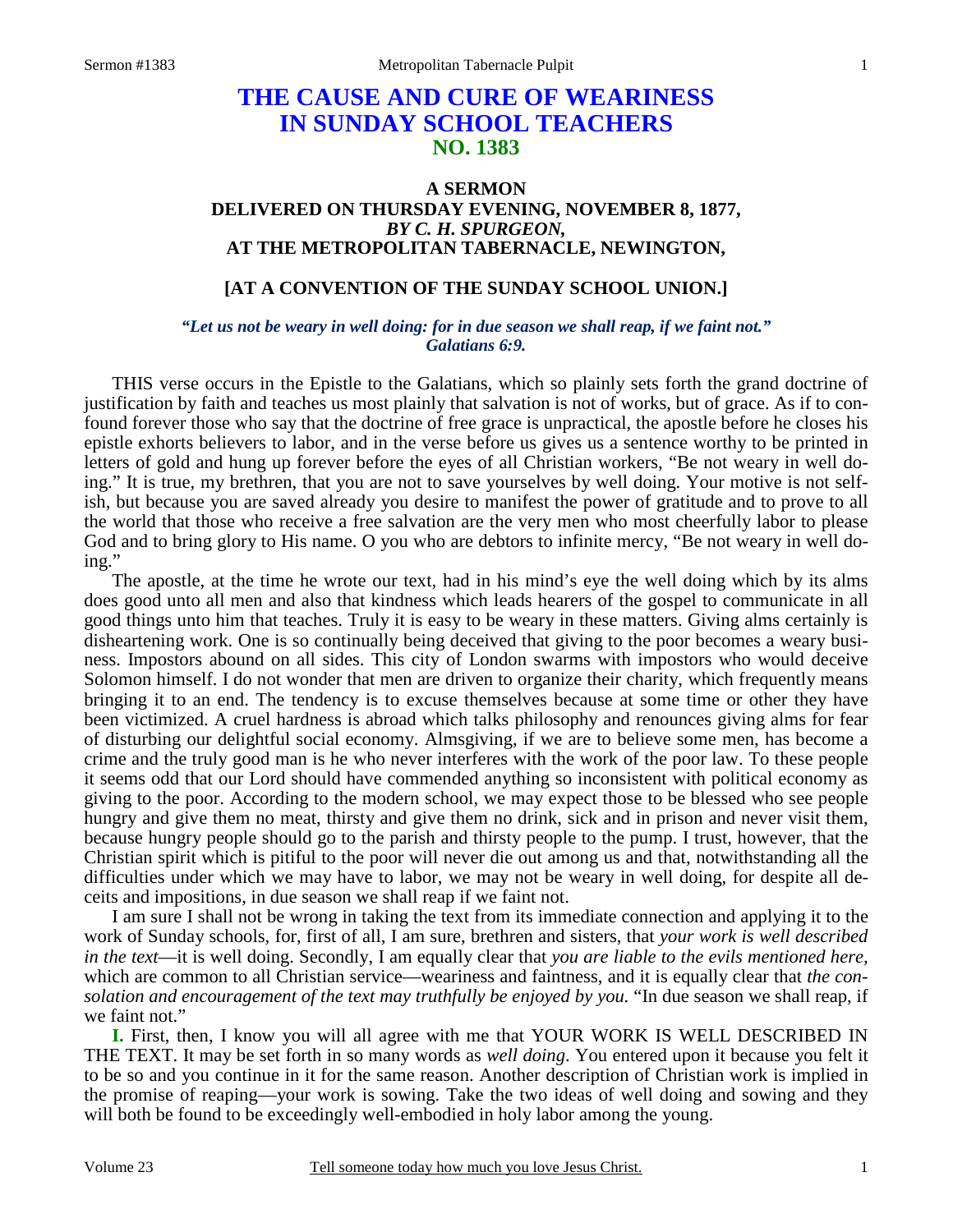Sunday school work is well doing. How can it be otherwise, for *it is an act of obedience*. I trust you have entered upon it because you call Jesus your Master and Lord and you wish to fulfill the great command, "Go you into all the world and preach the gospel to every creature." You find children to be creatures—fallen creatures—but still lovable little things, full of vigor, and life, and glee. You see them to be a component part of the race and you conclude at once that your Master's command applies to them. You are not like the disciples who would put them back, for you have learned from their mistake and you remember the words of their Master and yours, "Suffer the little children to come unto Me, and forbid them not." You know, too, that "Out of the mouths of babes and sucklings He has ordained strength because of the adversary," so that you are sure that He included the little ones in the general commission when He said, "Preach the gospel to every creature." You are doubly sure that you are obeying His will because you have certain special precepts which relate to the little ones, such as, "Feed My lambs," and "Train up a child in the way he should go and when he is old, he shall not depart from it." You know that it is our duty to preserve a testimony in the world and therefore you are anxious to teach the Word to your children that they may teach it to their children, that so, from generation to generation, the Word of the Lord may be made known. Be the task pleasant or irksome to you, it is not yours to hesitate, but to obey. The love which has redeemed you also constrains you. You feel the touch of the sacred hand upon your shoulder, the hand which once was pierced, and you hear your Redeemer say, "As My Father has sent Me, even so send I you," and because of that sending, you go forth to the little ones in obedience to His will. He who obeys is well doing and in this sense your service among the little ones is well doing.

Well doing it is, again, because it *brings glory to God*. We must always continue to receive from God, who is the great fountain of goodness and blessing, but yet, in infinite condescension, He permits us to make Him some return. As the dewdrop reflects the beam with which the great sun adorns it, so may we, in our measure, make the light of our great Father to sparkle before the eyes of men. Our lives may be as the rivers which run into the sea from where they originally came. Whenever we attempt that which will clearly promote the divine glory, we are well doing. When we make known Jehovah's grace, when we work in accordance with His purposes of love, when we speak forth the truth which honors His beloved Son, whenever, indeed, the Holy Spirit through us bears witness to the eternal truths of the gospel, there is well doing towards God. We cannot increase His intrinsic glory, but through His Spirit we can make His glory to be more widely seen—and among the choicest ways of doing this we give a high place to the teaching of children the fear of the Lord in order that they may be a seed to serve Him and to rejoice in His salvation.

And who shall doubt that Sunday school work is *well doing towards man?* The highest form of charity is to teach our fellow man the gospel of Jesus Christ. You may give bread to your fellow, but when he has eaten, it is gone. If you give him the bread of life, it abides with him forever. You may give him bread in plenty, but in due time he will die as his fathers have done before him, but if you give him the bread of heaven and he eats thereof, he shall live forever. God has enabled you to hand out to him immortal food, even Jesus, who is "that bread from heaven." What a blessing it is to a man if you are the instrument of changing his heart and so of emancipating him from vice and making him free unto holiness. To lead a soul to Christ is to lead it to heaven. It is assuredly a noble part of benevolence to deliver the gospel to the sons of men and if possible, this benevolence is of a still higher kind when you deliver the truth of God to children, for as prevention is better than a cure, so is it better to prevent a life of vice than to rescue from it. And as the earlier a soul has light, the shorter is its night of darkness, so the earlier in life salvation comes to the heart, the better and greater is the benediction. To receive the dew of grace while we are yet in the dew of youth is a double blessing.

Brethren, your work is one of well doing of the most thorough and radical kind, for you strike at the very root of sin in the child by seeking his regeneration. You desire, by the grace of God, to win the heart for Christ at the beginning of life and this is the best of blessings. I hope you are not among those who only hope to see your children converted when they are grown up and feel satisfied to let them remain in their sins while they are children. I hope that you pray for the conversion of children as children and are working to that end by the Spirit's gracious aid. If you are doing so, I know of no service more fit to engage the angels of heaven if they could be permitted to undertake it. Surely, if they could teach the gospel to mankind and had their choice of learners, they might well pass those by who are already hardened in sin and who can only give their tottering age to Christ—and gather for Him the young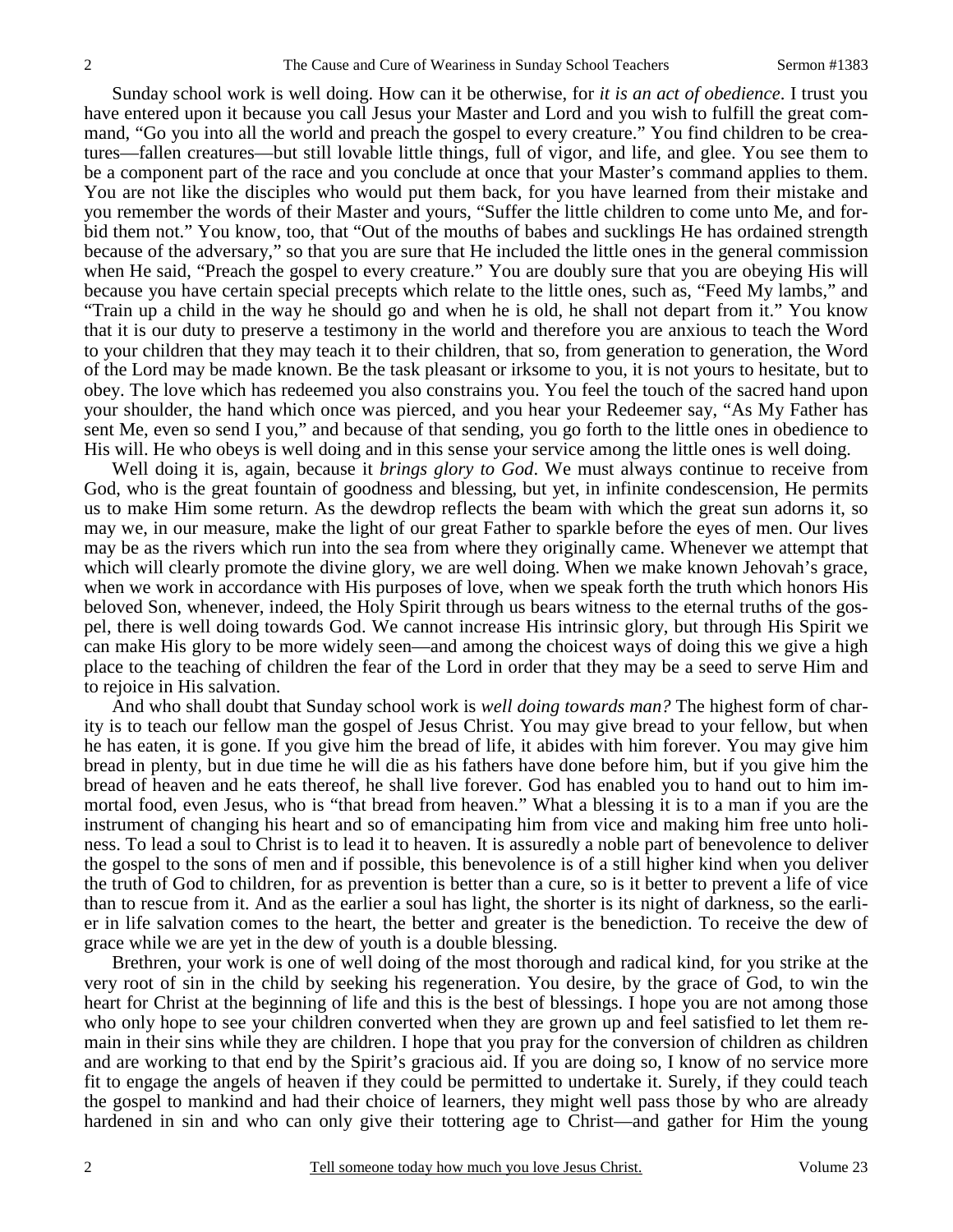whose day is but dawning. We may not set one work against another, but at any rate we may count ourselves happy if our sphere is among the young. Let us gather the rosebuds for Jesus. Let us bring to Him the virgin in her earliest beauty and the young man in his first vigor before sin and age have spoiled them of their charms. Let us find for Him those who can give Him a whole life and honor Him from dawn till its eve. Oh, it is glorious to have such work for Jesus. Go to your youthful charges, rejoicing in your work, for it is well doing.

It is by no means difficult to see that Sunday school work is *sowing*. Upon this I will not speak much, for the emblem is easy to be understood. Your schools are the field, the gospel is the seed, and you are the sowers. Suffer me only to say that yours is a work in which there are great outgoings and apparent losses. Even as the sower casts his seed into the earth, buries it, and it is lost to him, so do you spend your strength, your thought, your love, your talent, your time, and at first see no return. You are sacrificing your leisure and much of the religious privileges of your fellow Christians. You are, as some say, burying yourselves in the school—surrendering ease and repose for unremunerated work. I speak after the manner of men. You engage in these self-denials because you believe that the truth, like a seed, ought to be sown and that it is your duty to sow it. It is frequently said that "Truth is mighty and will prevail," but this must be qualified by the reflection that truth does nothing by way of conquest till it is spoken out by earnest men. I doubt not that there are hundreds of great truths, in the shape of social reforms, now lying on the shelf and having little or no power because they have not yet found a brave and earnest tongue to proclaim them. When the man shall come who is ordained to be their spokesman, they will ring out like a clarion and hosts will gather to their standard, but meanwhile they lie like sleeping giants whose might sleeps with them. There is power in the truth, as there is life in seed, but it will be hidden till, like seed, it is sown in favorable soil. It needs a sower and feeling that the truth ought to be sown, you consecrate yourselves to that work.

You have, moreover, looked at the children and you have felt that the soil of their minds ought to be sown. You hope to find good soil at least in some cases, and it strikes you that to delay to sow will be culpable neglect. You are sure that if *you* do not sow, the devil will and that weeds will spring up if wheat is not sown, and you wish, if you can, to get the start of some, at least, of the devil's servants and drop in the seeds of divine truth before the grosser vices have come to development. You know that abundance of the seed of noxious plants lies hidden in that plot of ground by nature, as the result of the Fall, but still before they have grown into rank luxuriance, you desire to choke the weeds with the rapid growth of heaven's own corn. Your present occupation is to sow the children's minds. You are delighted when you see the seed spring up immediately, but where it tries your patience you still sow. When I had a little garden of my own and put in mustard and cress, I went the next morning to see if it was sprouting and was not satisfied to wait for the due season. I turned over the dirt and I dare say I prevented the growth of the seed by my over haste. It is quite possible for teachers to commit the same folly by an unbelieving hurry—expecting to reap tomorrow what they have sown today. Immediate fruit may come, for God works marvelously, but whether it does or not, your plain duty is to sow. Reap you shall, but meanwhile you must be satisfied to go on sowing, sowing, sowing, even to the end. Reaping is your reward, but sowing is your work. Sowing, sowing, ever sowing till the hand is palsied in death and the seed basket is carried on another arm. Well doing by sowing the seed is your work.

**II.** Now, secondly, it appears from the text that in your service YOU WILL MEET WITH EVILS common to Christian workers of all descriptions. You will especially be liable to weariness and faintness.

Take the first word as it stands in our version—you will be tempted to grow *weary*. Hard work, this teaching children. Some good souls seem born to it—they do it splendidly and enjoy it. To others it is a stern labor. Some are by constitution exceedingly inapt at it, but I do not think that they should excuse themselves by that fact, but should educate themselves into loving the work—many people around us are very inapt at anything which would cause them a perspiration, but we call them lazy and goad them on. It is no new thing for men to attempt to escape the army by pretending to be in bad health, but we must have none of this cowardly malingering in Christ's army—we must be ready for anything and everything. We must compel ourselves to duty when it goes against the grain. When it is a clear duty, obedience must master our aversion. I have no doubt whatever that teaching is, to some, very toilsome work, but then it has to be done, all the same. I delight to hear you speak, dear brethren, with holy enthu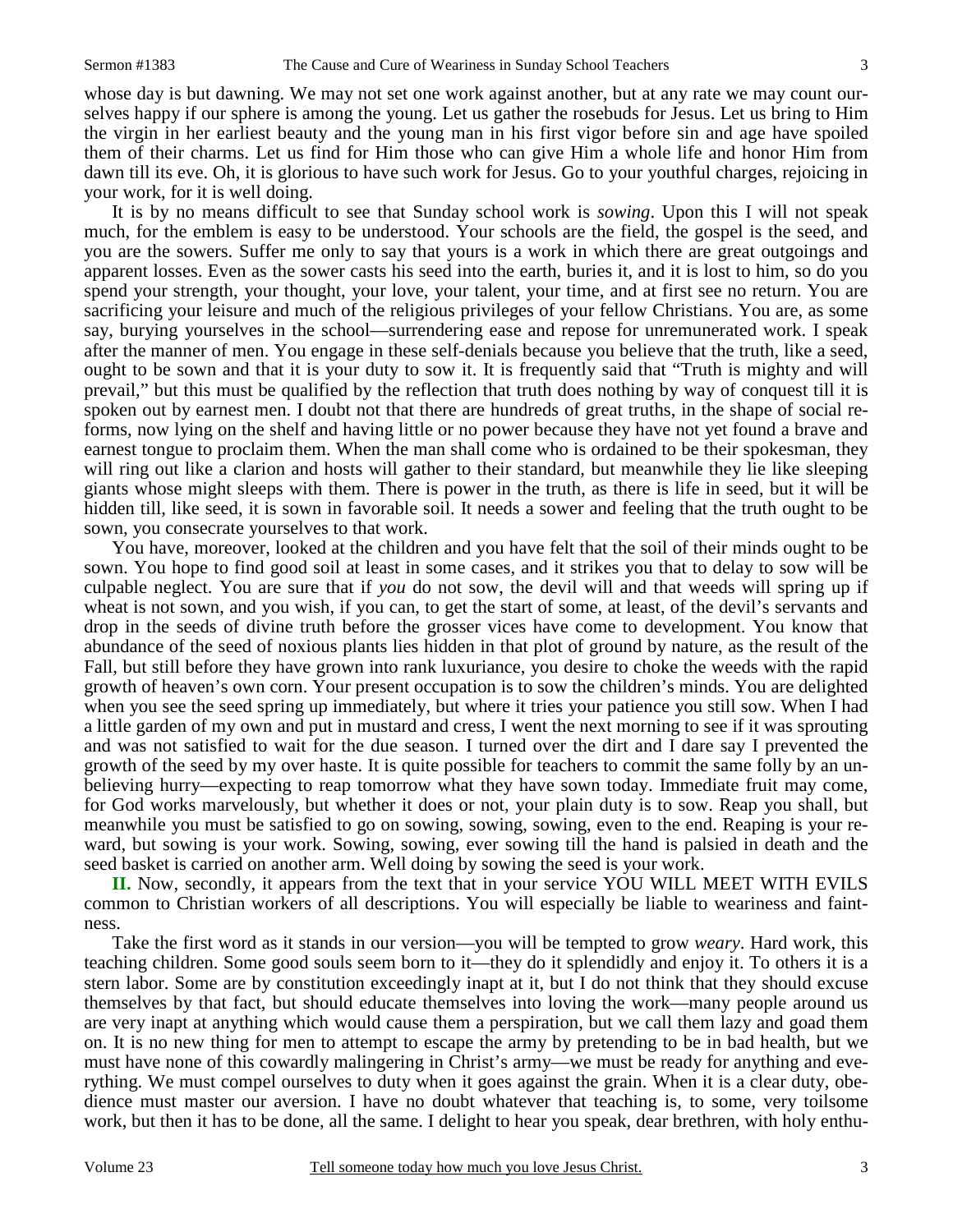siasm for the privilege of teaching children and I fully believe in it. But I know also that it requires no small degree of self-denial on your part, self-denial for which the church does not always give you due credit. To continue from Sunday to Sunday drilling some little Biblical knowledge into those noisy boys and trying to sober down those giddy girls is no light amusement or pretty pastime. It must be a toil and therefore it is not difficult to become weary.

Teachers may the more readily tire because the work lasts on year after year. If you are all Sunday school teachers I am very happy to perceive so many grey and bald heads among you. It looks well. I admire the veterans of your army. There ought to be an "Old Guard" as well as new regiments. Why leave this work to young beginners? Did not David say, "Come, you children, hearken unto me, and I will teach you the fear of the Lord," when he was in the prime of life? Why, then, do so many cease to teach when they are best qualified to do so? Have not many aged persons a gentleness and an impressiveness which peculiarly qualify them to arrest the attention of the young? As they know more by experience than most of us, should they not be all the readier to impart instruction? It was always my delight to sit at my grandfather's feet when he told of his experience of the grace of God. When he was eighty years old or more, his witness to the faithfulness of God was worth going many miles to hear. There are scores of aged men and women whose life story ought to be often told among children. With their loving ways and cheerful manners, they would be an acquisition to any school for the children's sake—while to the teachers their weight and wisdom would be an incalculable benefit. Die in harness, my brethren, if your mental and physical vigor will permit. Still, the long round of many years' labor must tend to make the worker weary and the more so if the work is allowed to become monotonous, as in some schools it certainly is. You go to the same dingy room and sit on the same chair before the same class of boys. It is true the boys are not the same boys, for though the proverb says, "Boys will be boys," I find that they will not be boys, but that they will be men—but still one boy is so much like another boy that the class is evermore the same. The lessons vary but the truth is the same and the work of teaching is like the sowing of seed—very much the same thing over and over again. Lovers of change will hardly find in regular Sunday school work a field for their fickleness. The text says, "Be not weary." Come, brother, are you tired out? How long have you been teaching? A thousand years? You smile and I smile too, and say—do not be weary with any period of service short of that. Our Lord deserves a whole eternity to be spent in His praise and we hope so to spend it. And therefore let us not be weary with the few years which constitute the ordinary life of man.

I find the Greek word contains the idea of being "disheartened." "Let us not lose heart." This is a soul-weariness against which we must resolutely fight. It comes to many good workers and shows itself in different ways. Some think the work less important than they did at first. Others fear that their part of it will prove an utter failure. This is heart-weariness. When a Sunday school is going down, when there are not so many children as in former years, or what is equally bad, when there are not enough teachers, the poor superintendent falls into great anxiety and the teachers at the teachers' meetings are not in the best of spirits. By the way, I am not sure that you teachers always edify one another at those meetings or that you always have the Spirit of God among you. I have heard otherwise sometimes and yet I cannot blame you, for I have heard of church meetings too which have not been "like a little heaven below," nor would I say of them, "I have been there and still would go." When the condition of the school is disorder and decline, the best of teachers become discouraged and weary. At such times, good teachers hardly know how to go to their work at all, for there is not that loving spirit in the school which renders it a happy family, neither is there that power in prayer which secures the great Father's presence and therefore many become distressed and tire of the service. Now comes in my text, "Be not weary in well doing." Pluck up courage. Do not be a coward. Hope on, hope ever. Work on, even though the task becomes more and more trying to you. Do not despise your vocation, nor stay your hand, be not weary in well doing.

Our text next speaks of our *fainting*. The original word has at its base the idea of being loosened. There is a girding up of the loins which means work and there is a loosening, not merely of garments, but of sinews, which means that the man will do no more. Some Sunday school teachers get, as the saying is, upon the loose. They display an utter lack of energy—they are unstrung. They do not teach their classes with all their heart, soul and strength, but they get through in a "slipshod" fashion, like a man trudging along with loosened sandals. They teach, but put no honest work into it—their heart is no long-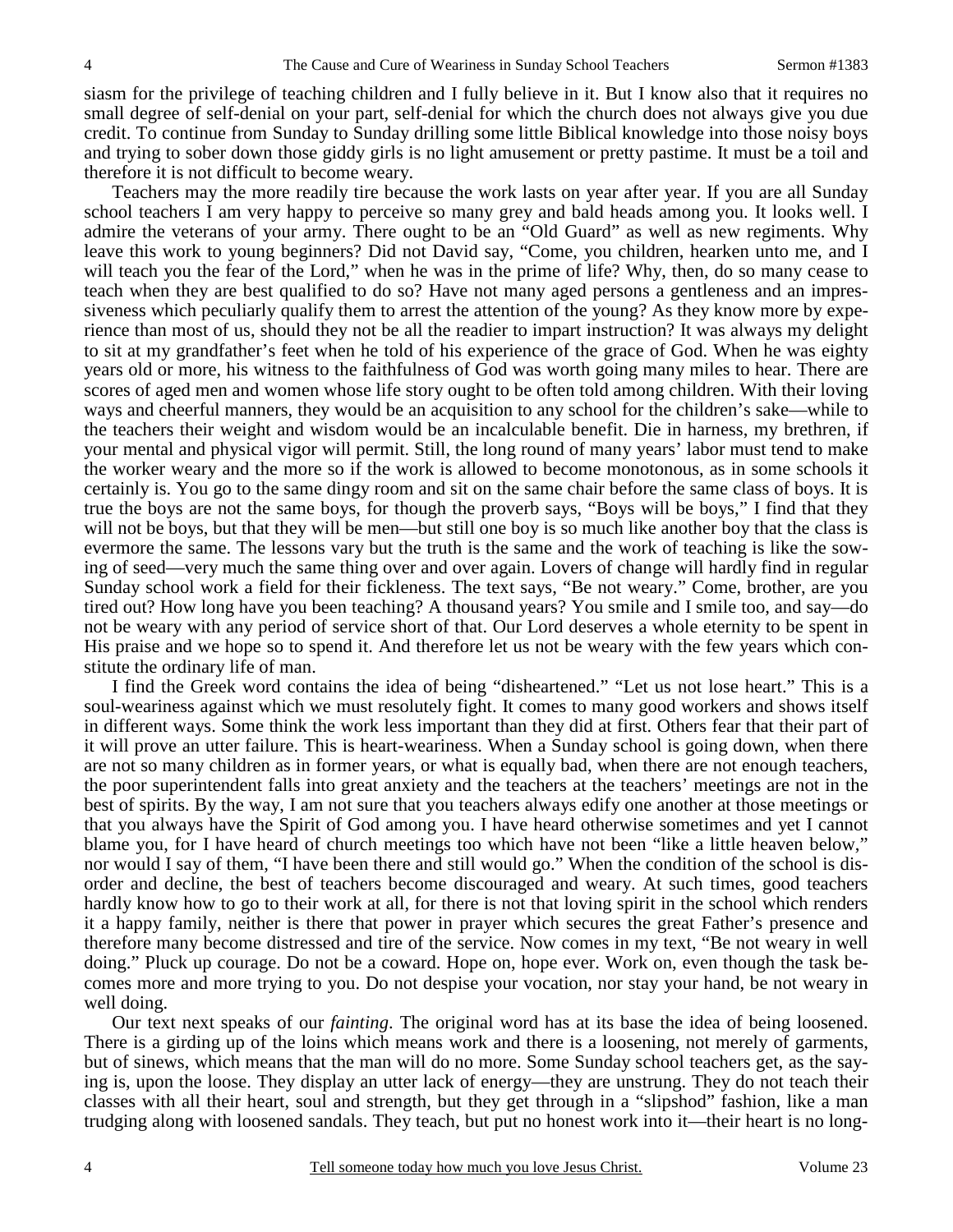er bound to the altar. The school work is performed in routine fashion and it might almost as well have been let alone. I have seen a man at work in such a sleepy style that I have been ready to cry out, "Dear me! Dear me! I cannot endure to see such crawling and creeping! Stand away! Give me your tool and let me have a turn at it." And even so might one feel the same about certain teachers. A chapter is read and remarks made upon it which cost neither thought nor reading. Hymns sung without the slightest sign of life and prayer offered without heart. A living Sunday school teacher standing by has been ready to weep to see how the children become indifferent because the teacher is trifling. There must be life, force, fire, heart, energy, intensity put into your service or it will be valueless. Dear friends, do not fall into a loose state. You shall bind your sheaves soon, if you do not become loose in your own minds. You shall reap if you do not become languid and lethargic.

How is it that we ever fall into that state? What are the excuses that we make for ourselves when we faint? At times we are tempted to give it all up. We feel that there is no good being done and therefore we cannot hold on any longer. What makes us talk so? Is it not the old Adam—our carnal nature? Should we not mortify him and say, "Now, old Adam, you want me to give up the Sunday school and I shall refuse to do so for that very reason"? My idle flesh is saying to me, "Take things a little more leisurely. Do not take extra work upon yourself." Ah, flesh, proud flesh. If I sow to you I shall reap corruption. What a horrible thing it is, that reaping of corruption. The very word seems to swarm with living and moving abominations—its meaning is intensely abhorrent to the pure mind. We must at once reply, "No, flesh, I cannot sow to you and reap corruption and therefore you must be denied. I shall mortify you and continue with my class at the school. I had thought of giving it up, but I will not indulge you so much, but by God's grace I will persevere."

Do you not think that at times our getting lax in Christian work arises from our being very low in grace? As a rule, you cannot get out of a man that which is not in him. You cannot go forth yourself to your class and do your work vigorously if you have lost inward vigor. You cannot minister before the Lord with the unction of the Holy One if that unction is not upon you. If you are not living near to God and in the power of God, then the power of God will not go forth through you to the children in your care. So that I think we should judge, when we become discontented and down-hearted, that we are out of sorts spiritually. Let us say to ourselves, "Come, my soul. What ails you? This faint heart is a sign that you are out of health. Go to the great Physician and obtain from Him a tonic which shall brace you. Come, play the man. Have none of these whims! Away with your idleness! The reaping time will come, therefore thrust in the plow."

Is not another reason why we become down-hearted to be found in the coldness and indifference of our fellow Christians? We see others doing the Lord's work carelessly and when we are all on fire ourselves we find them to be cold as ice. We get among people in the church who do not seem to care whether the souls of the children are saved or not and thus we are apt to be discouraged. The idleness of others should be an argument for our being more diligent ourselves. If our Master's work is suffering at the hands of our fellow servants, should we not try to do twice as much ourselves to make up for their deficiencies? Ought not the laggards to be warnings to us lest we also come into the same lukewarm condition? To argue that I ought to be a sluggard because others loiter is poor logic.

Sometimes, too—I am ashamed to mention it—I have heard of teachers becoming weary from lack of being appreciated. Their work has not been sufficiently noticed by the pastor and praised by the superintendent, and sufficient notice has not been taken of them and their class by their fellow teachers. I will not say much about this cause of faintness, because it is so small an affair that it is quite below a Christian. Appreciation! Do we expect it in this world? The Jewish nation despised and rejected their King and even if we were as holy as the Lord Jesus, we might still fail to be rightly judged and properly esteemed. What does it matter? If God accepts us, we need not be dismayed though all should pass us by.

Perhaps, however, *the work itself* may suggest to us a little more excuse for being weary. It is hard work to sow on the highway and amidst the thorns—hard work to be casting good seed upon the rock year after year. Well, if I had done so for many years and was enabled by the Holy Spirit, I would say to myself, "I shall not give up my work because I have not yet received a recompense in it, for I perceive that in the Lord's parable three sowings did not succeed and yet the one piece of good ground paid for all. Perhaps I have gone through my three unsuccessful sowings and now is my time to enjoy my fourth,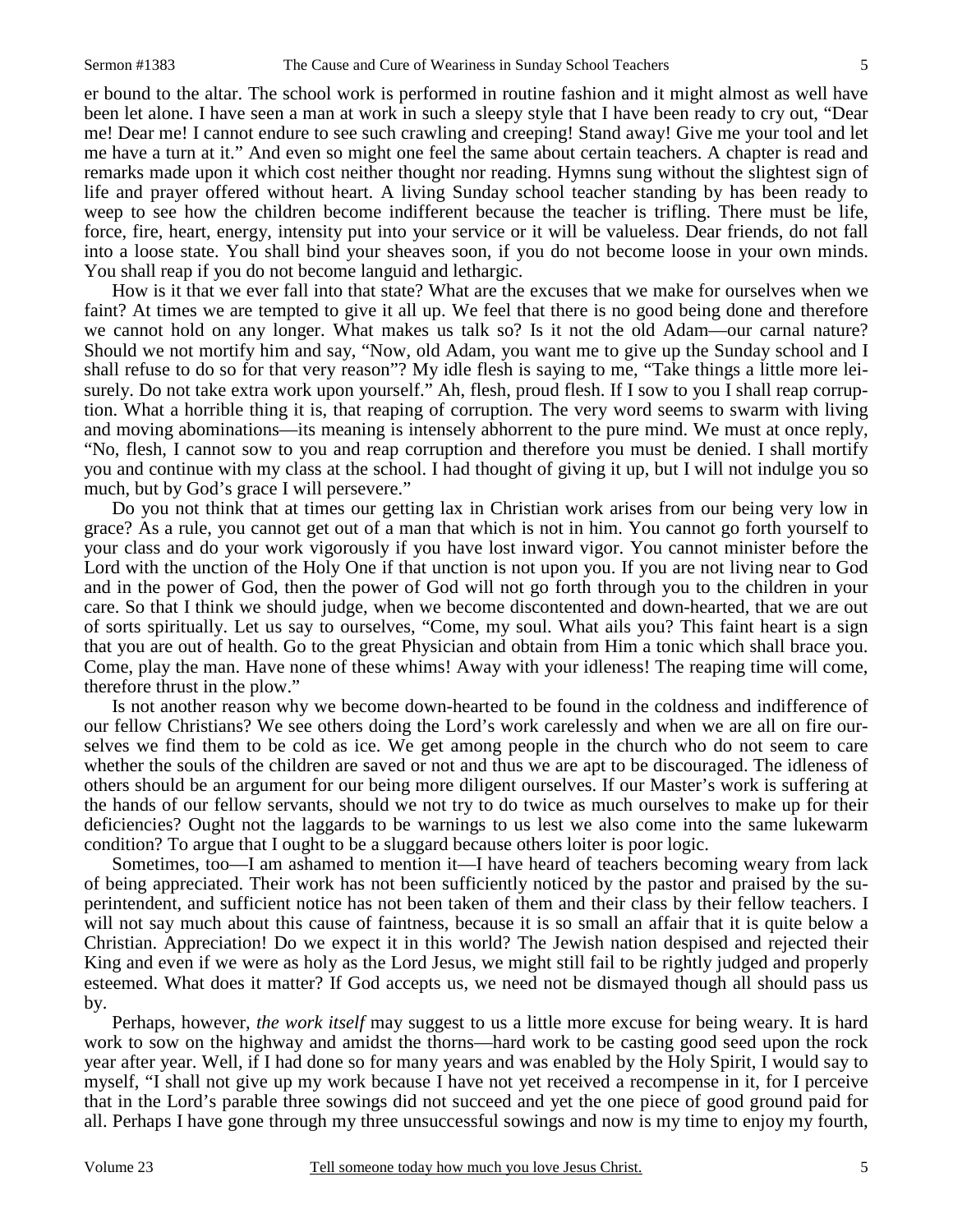in which the seed will fall upon good ground." It is a pity, dear brother, when you have had some years of rough work, to give it all up now. Why, now you are going to enjoy the sweets of your former labor. It would be a pity, my dear sister, just when you have mastered your class and prepared the way for a blessing, for you to run away from it. There is so much less difficulty for you to overcome now that you already overcome so much. He who has passed so many miles of a rough voyage will not have to go over those miles again—do not let him think of going back. To go back, indeed, in this pilgrimage would be shameful—and as we have no armor for our backs—it would be dangerous. Putting our hand to this plow and looking back will prove that we were unworthy of the kingdom. If there are a hundred reasons for giving up your work of faith, there are fifty thousand for going on with it. Though there are many arguments for fainting, there are far more arguments for persevering. Though we might be weary and do sometimes feel so, let us wait upon the Lord and renew our strength and we shall mount up with wings as eagles, forget our weariness and be strong in the Lord and in the power of His might.

**III.** That observation brings me to the last part of my subject which is that WE HAVE ABUNDANT ENCOURAGEMENT in the prospect of reward which is afforded in the text, "In due season we shall reap, if we faint not."

The first remark upon that promise shall be that reaping time will come. Our chief business is to glorify God by teaching His truth whether souls are saved or not, but still, I object to the statement that we may go on preaching the gospel for years and years and even all our lifetime and yet no result may follow. They say, "Paul *may* preach and Apollos *may* water, but God gives the increase." I should like them to find that passage in the Bible. In my English Bible it runs thus, "I, (Paul) have planted, Apollos watered, but God gave the increase." There is not the slightest intent to teach us that when Paul planted and Apollos watered God would arbitrarily refuse the increase. All the glory is claimed for the Lord, but honest labor is not despised. I do not say that there is the same relation between teaching the truth and conversion as there is between cause and effect, so that they are invariably connected. But I will maintain that it is the rule of the kingdom that they should be connected through the power of the Holy Spirit. Some causes will not produce effects because certain obstacles intervene to prevent. A person may teach the gospel in a bad spirit—that *must* spoil it. A person may teach only part of the gospel and he may put that the wrong way upwards. God may bless it somewhat, but yet the good man may greatly retard the blessing by the mistaken manner in which he delivers the truth. Take it as a rule that the truth of God prayed over, spoken in the fear of the Lord, with the Holy Spirit dwelling in the man who speaks it, will produce the effect which is natural to it. As the rain climbs not up to the skies and the snow flakes never take to themselves wings to rise to heaven, so neither shall the Word of God return unto Him void, but it shall accomplish that which He pleases. We have not spent our strength in vain. Not a verse taught to a little girl, nor a text dropped into the ear of a careless boy, nor an earnest warning given to an obdurate young sinner, nor a loving farewell to one of the senior girls shall be without some result or other to the glory of God. And taking it all together as a whole, though this handful of seed may be eaten of the birds and that other seed may die on the hard rock, yet as a whole, the seed shall spring up in sufficient abundance to plentifully reward the sower and the giver of the seed. We know that our labor is not in vain in the Lord.

I do not come into this pulpit with any fear that I shall preach in vain. It does not occur to me that such a thing can happen. I thought so once, when I thought more of myself than now, but now I am assured that if I speak out God's message in the best way I can, and with much prayer leave it all with God, He will take care of it. I expect to see people converted, not because there is any good in them, but because the Lord works as He pleases and will call whom He pleases and will give to His own truth victory and honor. Go to your classes with this persuasion, "I shall not labor in vain or spend my strength for nothing." "According to your faith, so is it unto you." Take a little measure and you shall have it filled with the manna of success, but take a great omer and in its fullness you shall have abundance. Believe in the power of the truth you preach. Believe in the power of Christ about whom you speak. Believe in the omnipotence of the Holy Spirit whose help you have invoked in earnest prayer. Go to your sowing and reckon upon reaping.

I want to call your particular attention to a word in the text which is very full of encouragement. "Let us not be weary, for we shall reap." *We* shall reap. Dear brethren and sisters, we shall reap. It is not, "We shall do the work and our successors shall reap after we are gone." We ought to be very pleased even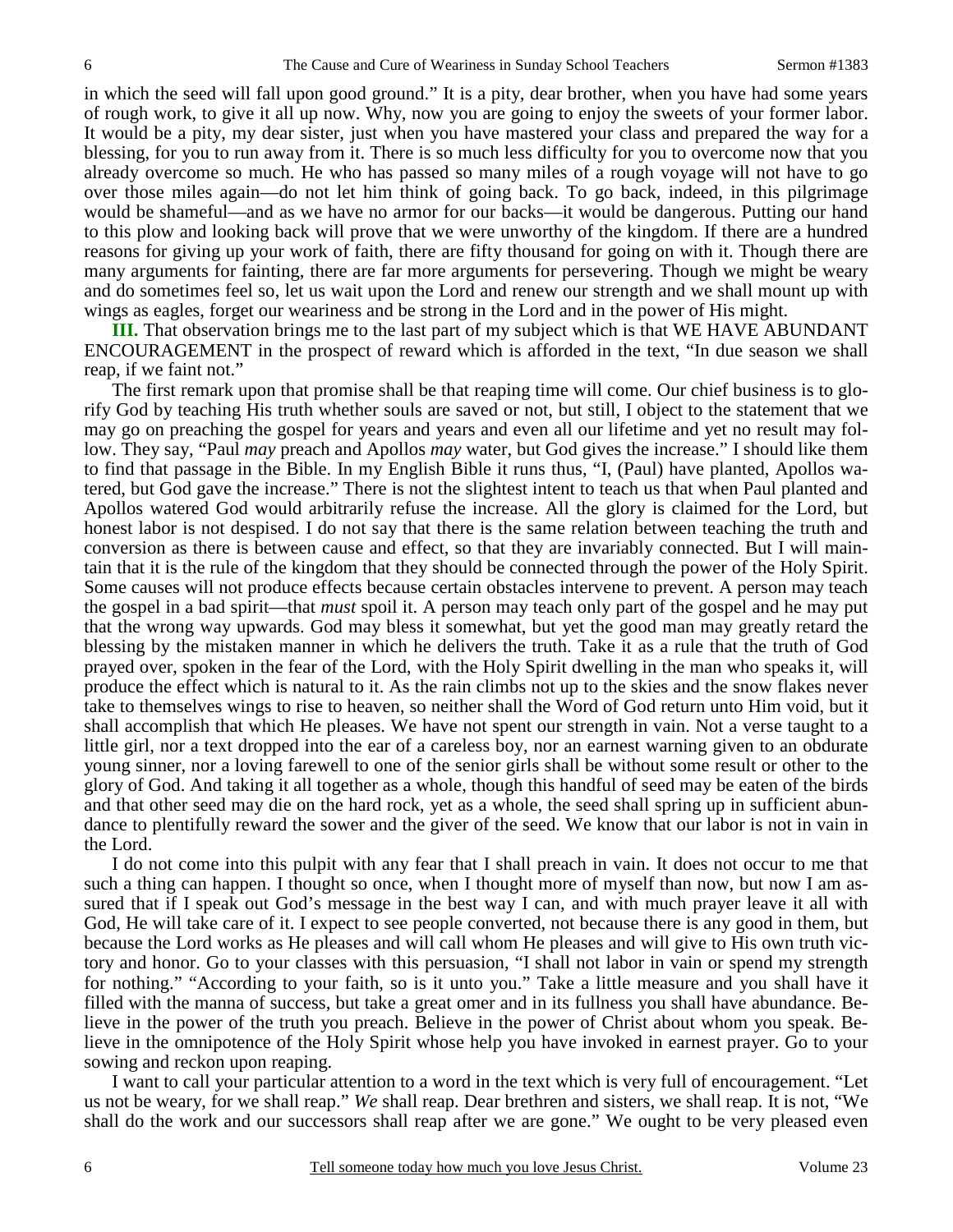with that, and no doubt such is often the case. But we shall reap, too. Yes, I shall have my sheaves and you will have yours. The plot which I have toiled and wept over shall yield me my sheaves of harvest and I shall personally gather them. I shall reap. "I never thought much of myself as a teacher," says one, "I always fear that I am hardly competent and I notice that the superintendent has only trusted me with the little children. But I am so glad to hear that I shall reap. I shall reap. I shall have a dear little one, saved in the Lord, to be my portion." I pray you, dear friends, if you have never reaped yet, begin to hope. You teachers who are always punctual, I mean—of course, if you do not come on time, you do not care whether you reap or not. But I speak to punctual teachers. I speak also to earnest teachers—for if you are not earnest you will never reap. You punctual, earnest, prayerful teachers shall reap. Some teachers do not go in for reaping and they will not enjoy it. But I am speaking now to real, hardworking, earnest Sunday school teachers who give their hearts to it and yet have seen no results. According to the text, you shall reap. Come, my persevering comrades, let us not be discouraged—"In due season we shall reap," even we. You shall have your share with others. Though you feel as though you must give it up, you shall yet reap. After sowing all this while, do not cease from labor when reaping time is so near. If I were a farmer, if I gave up my farm, it should be before I sowed my wheat, but if I had done all the plowing and the sowing, I should not say to my landlord, "There are six weeks and then comes harvest, but I desire to let another tenant come in." No, no. I should want to stop and see the harvest gathered and the wheat taken to market. I should want to have my reward. So, dear brothers, wait for your recompense, specially you that have been discouraged— "In due time we shall reap, if we faint not." We who have thought least of our service and perhaps have exercised least faith and endured most searchings of heart and most groaning and crying before the Lord, we also "in due season, shall reap if we faint not."

This harvest will come *"in due season."* There is even among men a due season for a reward. They say, "He is a bad paymaster who pays beforehand." So he is. You must always keep a little in hand for Saturday night or you may miss your man before the week is ended. Sometimes our Lord keeps back His people's reward that they may have something cheerful on before them, something also to try their mettle and to bring out all their powers. I like to see a brave man driven into a corner, baffled and defeated—and yet resolved to overcome—then his true heroism comes out. Hear him say, "I have been working that ragged school for months, but I make no impression upon the young roughs. There is a disturbance and disorder almost every night. I do not know what to do. I am at my wit's end—but there is one thing I know—if it is to be done it shall be done. In the name of God, I will continue at work till a change is effected." There you see the man strengthened by the Holy Spirit to labor. That is the man who will find out how to tame the arabs. He the man who will draw teachers round him and build up a noble school. Our true manhood often lies deep and needs to be pursued into its den and stirred into action. When once it is thoroughly awakened, it is grand to see it leap forth in passionate earnestness to achieve its purpose. I love to hear a man say, "This is impossible to men, but God will enable me." This is the triumph of faith and blessed is he that believes, for the due season of reaping is near for him.

The due season is often when you yourself are in a right state—when your faith has been tried, when your resolve has become fixed, when you are down on your face before God in prayer—when you are emptied out and have no strength of your own but go to God and cry to Him alone for help, then your due season will come. The due season for harvest is not the day after sowing the seed, but we must wait awhile and not be weary. The harvest will come as the Lord appoints. As all fruits are the sweeter for being in season, so is the reward of Christian service when it comes in God's time.

Now, lastly, when this reward comes, it will abundantly repay us. What is the reward of Sunday school teachers? Taking you, beloved brethren, on a broad scale, I would say that your reward lies chiefly in seeing the conversion of your children. There are a great many very excellent manuals upon the management of Sunday schools and I hope you will read them all and dwell with special attention upon the prize essays until your school is order itself. Still I have heard of beautifully managed schools from which there are very few conversions. Order may be heaven's first law, but it is not heaven's first object. Order is very desirable in a garden, but fruit is the main purpose. I know a school which is generally in a muddle, but yet children are saved in it continually. I wish it were more orderly, but yet I do not fret much about it so long as the grand result is gained. You may form so many rules and orders that you may rule your hearts out of your work—mind you, do not fall into that error. Your great business is to